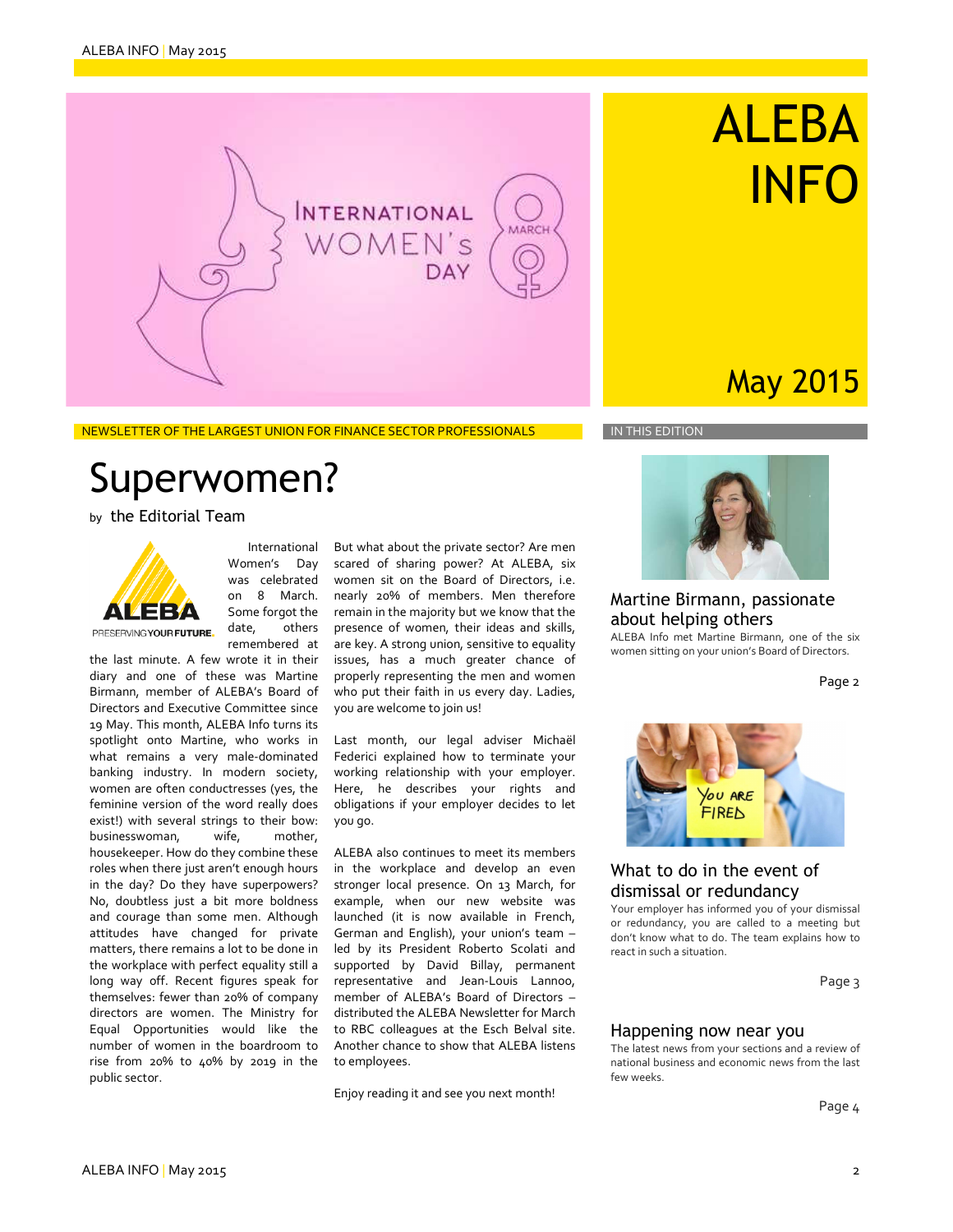# Portrait of a committed unionist

by the Editorial Team

**To mark International Women's Day, ALEBA Info met Martine Birmann, BIL Representative, and member of ALEBA's Board of Directors and Executive Committee. Read on to find out more about her.** 

Working from the Kirchberg branch, Martine Birmann welcomes us with a warm smile. A BIL employee for nearly 32 years, she learned everything "on the job" and through in-house training. This is because when she was in high school, Martine did not really think that she

would be working in the finance industry one day. "*When I was 15 or* 



*16, I wanted to be an actress. I liked to sing and be on stage*", she smiles. But her parents couldn't imagine their daughter treading the boards so Martine ultimately turned to finance.

Over time, Martine made a career for herself at BIL. And after spells in a number of branches around the country, including the l'Arsenal branch, which was managed by women when it opened in the mid-70s(!), Martine finally became a Private Banking Relationship Manager.

Her role is to advise clients on their investments. She enjoys attending conferences, information sessions and forums to gain an even better understanding of the economic and financial world, as her business has now become a passion.

Since joining BIL in 1983, Martine has always been in a client-facing role. "*I love it, I need contact with people and to work to make them happy"*, she says. "*Ever since I was a little girl, I have been open to meeting new people*". A former member of the Luxembourg Girl Guide Association (AGGL), she describes herself as a curious person who loves nature and the simple things in life. But she is also a fighter: "*To move forward and develop in the company, patience and above all perseverance are necessary. Especially when you're a woman!*"

Indeed, like many other women, Martine has often encountered inequality. "*I have frequently seen men given preferential treatment for doing exactly the same work as a woman, which isn't right"*, she laments. As for whether enough is being done for women in companies today, Martine admits that progress is being made, but slowly. "*Compared with the 80s and 90s, there actually has been some change. Even if men are still appointed to high-ranking positions much more often than women with the same qualifications*" So for Martine, it's clear: *"there is still some way to go*". And better female representation on senior bodies could be a game-changer.

"*Gender equality does not yet exist in our society. Women play many different roles (professional, mother, wife, etc.) and on top of all that still want to be perfect,*" she says.



"*We therefore need to consider quotas, whether for electoral rolls or* 

*decision-making bodies,"* she adds, while indicating that she is optimistic about the future.

Alongside her career at the bank, Martine has also been quick to lend her support to ALEBA: "*I chose ALEBA as it is a politically neutral union and even in the 80s was already representing the finance industry."* For Martine, ALEBA gives "*each representative the possibility of taking part in free discussions, defending their ideas. Everyone remains an individual, which is very important in a world in which our life is already highly structured. Furthermore, equality and diversity are important values for ALEBA.*"

Martine took part in corporate elections for the first time in 2003, becoming an alternate Employee Representative. In 2007 she was elected regular representative and then between 2008 and 2011 sat as President of the Employee Representatives! She has also been employee representative on BIL's Board of Directors. Since 2014 she has sat on the Joint Works Council. An active unionist, Martine has also sat in the Chamber of Employees since 2008 (see below).

A fine career, a role model, a woman!

# Chamber of Employees

### by the Editorial Team



At staff elections in HAMBRE DES SALARIES<br>JXEMBOURG November 2013, ALEBA won several

seats at the Chamber of Employees (www.csl.lu). Created in 2009 following the merger of the Chambre des Employés Privés and the Chambre de Travail, the Chamber of Employees represents all of Luxembourg's employees.

The Chamber of Employees has five main roles: 1. advising on

Luxembourg bills and draft regulations 2. sitting on government advisory bodies

- 3. educating employees and other professionals through a serious of
- publications 4. providing basic training by helping to design and organise future employees' professional education
- 5. and providing ongoing training through courses for adults

Marc Glesener, former President of ALEBA and Honorary President, serves as Vice-President of CSL and also sits on the Social and Economic Committees.

Alain Back is Treasurer of the CSL and member of the Finance Committee. Micky Grulms sits on the Training and Equality Committees. Lastly, Martine Birmann is a member of the Economic and Equality Committees.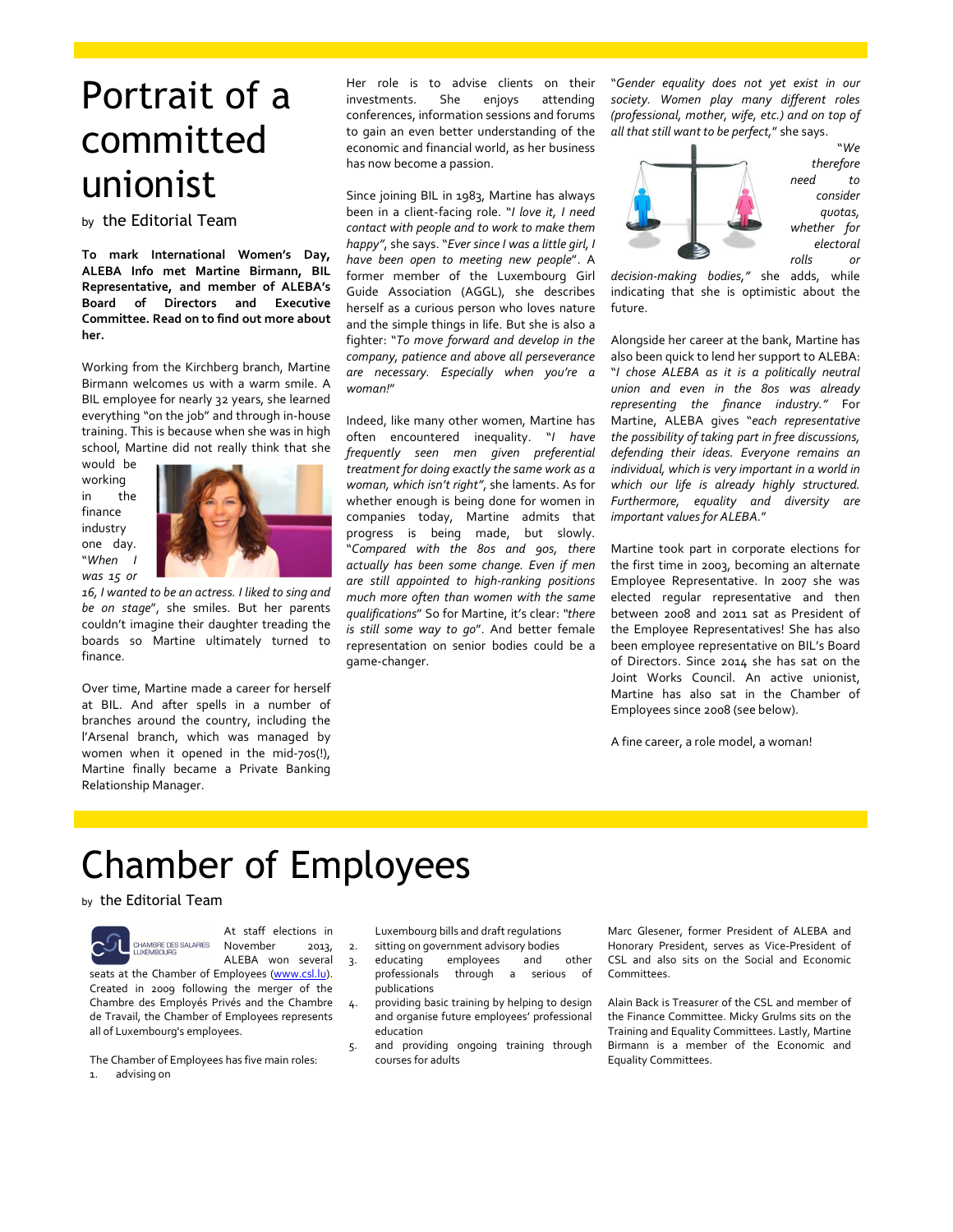

## Unfair dismissal?

When contemplating your dismissal, the employer must be able to cite real and serious concrete reasons behind the decision, if appropriate during a meeting. Without these reasons, your dismissal is deemed unfair and ALEBA will support you in taking action against the employer for this shameful practice, which unfortunately is still common in the financial industry.

#### KEY FIGURES

# 1 month

Once you have been notified of your dismissal with notice, you have **one month to ask for the reasons** why your employer dismissed you. If this period ends on a Saturday, Sunday or bank holiday, it is extended until the next business day.

# 1 month

Your employer is required to state the exact reasons for your dismissal by registered letter within one month of receiving your registered letter asking for the reasons. Reasons for your dismissal with notice must relate to:

- your ability
- your conduct or behaviour
- your company's needs, namely financial

### AND ON THE WWW.ALEBA.LU WEBSITE?

Visit our website www.aleba.lu to find the details of our Legal Departments and their staff. They are on call for all members, giving personal answers to individual problems.

# Employer termination of an employment contract

by Michaël Federici, head of ALEBA's department for legal and social matters



I**n this edition, we look at what happens when your employer terminates your employment.** 

Two situations may potentially arise: the employer may terminate your contract with or without notice.

The *dismissal* or *redundancy* is an act through which your employer **unilaterally terminates** your employment

contract. The *notice* is the period following your dismissal or redundancy, during which you remain contracted to your employer. Banking and insurance companies' collective agreements affect the notice period and compensation due.

In practice, this is what you must specifically remember:

|                                           |                                        | Dismissal for personal reasons                                                                                                                                                      |                                                                                                                                        | Redundancy (for financial reasons)                                                                       |                                                                                                                                                              |
|-------------------------------------------|----------------------------------------|-------------------------------------------------------------------------------------------------------------------------------------------------------------------------------------|----------------------------------------------------------------------------------------------------------------------------------------|----------------------------------------------------------------------------------------------------------|--------------------------------------------------------------------------------------------------------------------------------------------------------------|
| Dismissal or<br>redundancy<br>with notice | Why?<br>Reason                         | The employer dismisses the<br>employee for reasons linked to<br>ability or behaviour                                                                                                |                                                                                                                                        | The employer makes the employee<br>redundant for reasons linked to the<br>company's financial position   |                                                                                                                                                              |
|                                           | When?<br><b>Deadlines</b>              | Seniority<br>< 5 years<br>$> 5$ and $< 10$<br>years<br>> 10 years                                                                                                                   | Notice period<br>2 months<br>4 months<br>6 months                                                                                      | Seniority<br>< 5 years<br>$> 5$ and < 10 years<br>> 10 years                                             | Notice<br>period<br>4 months<br>8 months<br>12 months                                                                                                        |
|                                           | How much?<br>Compen-<br>sation         | Employees covered and not<br>covered by collective<br>agreements                                                                                                                    |                                                                                                                                        | Employees covered by collective<br>agreements                                                            |                                                                                                                                                              |
|                                           |                                        | Seniority<br>> 5 years<br>> 10 years<br>> 15 years<br>> 20 years<br>> 25 years<br>> 30 years                                                                                        | Notice period<br>1 month's salary<br>2 months' salary<br>3 months' salary<br>6 months' salary<br>9 months' salary<br>12 months' salary | Seniority<br>> 1 year<br>> 8 years<br>> 13 years<br>> 18 years<br>> 23 years<br>> 28 years<br>> 33 years | Notice period<br>1 month's salary<br>2 months' salary<br>3 months' salary<br>7 months' salary<br>11 months' salary<br>15 months' salary<br>18 months' salary |
|                                           |                                        |                                                                                                                                                                                     |                                                                                                                                        | Employees not covered by<br>collective agreements<br>Same as with dismissal for personal<br>reasons      |                                                                                                                                                              |
| Dismissal<br>without<br>notice            | Why?<br>Reason                         | The employer can dismiss an employee immediately if he or she has<br>committed misconduct or negligence that leads to an immediate and<br>permanent breakdown in working relations. |                                                                                                                                        |                                                                                                          |                                                                                                                                                              |
|                                           | When?<br><b>Deadlines</b>              | Dismissal for serious misconduct is effective immediately. As such,<br>there is no notice period                                                                                    |                                                                                                                                        |                                                                                                          |                                                                                                                                                              |
|                                           | How much?<br>Legal<br>compensati<br>on | Misconduct is so serious that the employer does not have to pay any<br>departure compensation.<br>Employees have no right to unemployment benefits either.                          |                                                                                                                                        |                                                                                                          |                                                                                                                                                              |

Please do not hesitate to contact our Legal Department if you have a question or require further information relevant to your personal situation. In our next edition we will look at how **unemployment benefits** work.